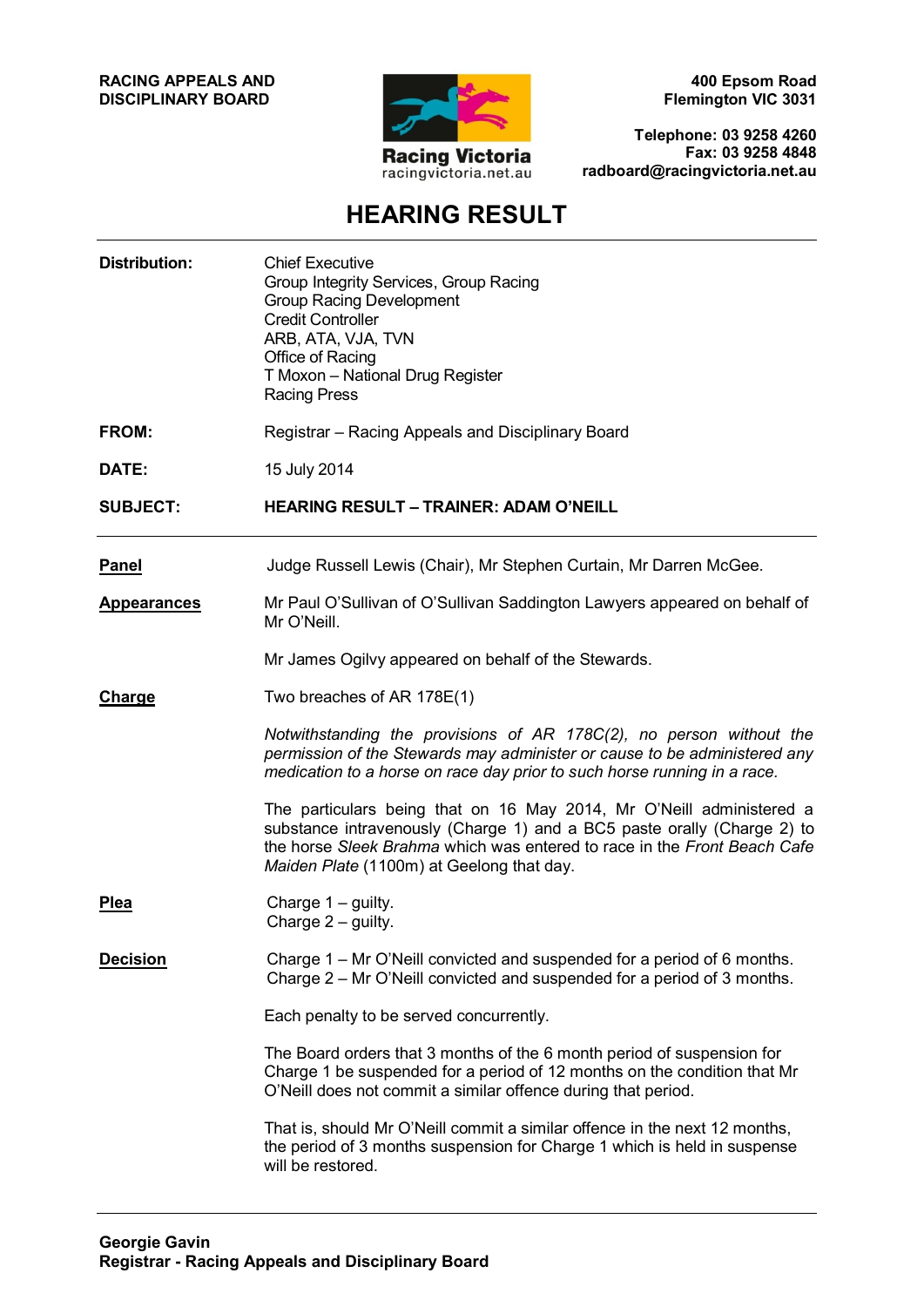# **TRANSCRIPT OF PROCEEDINGS**

### **RACING APPEALS AND DISCIPLINARY BOARD**

 $\mathcal{L}_\text{max}$  , and the contribution of the contribution of the contribution of the contribution of the contribution of the contribution of the contribution of the contribution of the contribution of the contribution of t

**HIS HONOUR JUDGE R.P.L. LEWIS, Chairman MR S. CURTAIN MR D. McGEE**

#### **EXTRACT OF PROCEEDINGS**

**DECISION**

**TRAINER: ADAM O'NEILL**

#### **MELBOURNE**

#### **TUESDAY, 15 JULY 2014**

MR J. OGILVY appeared on behalf of the RVL Stewards

MR P. O'SULLIVAN of O'Sullivan Saddington Lawyers appeared on behalf of Mr A. O'Neill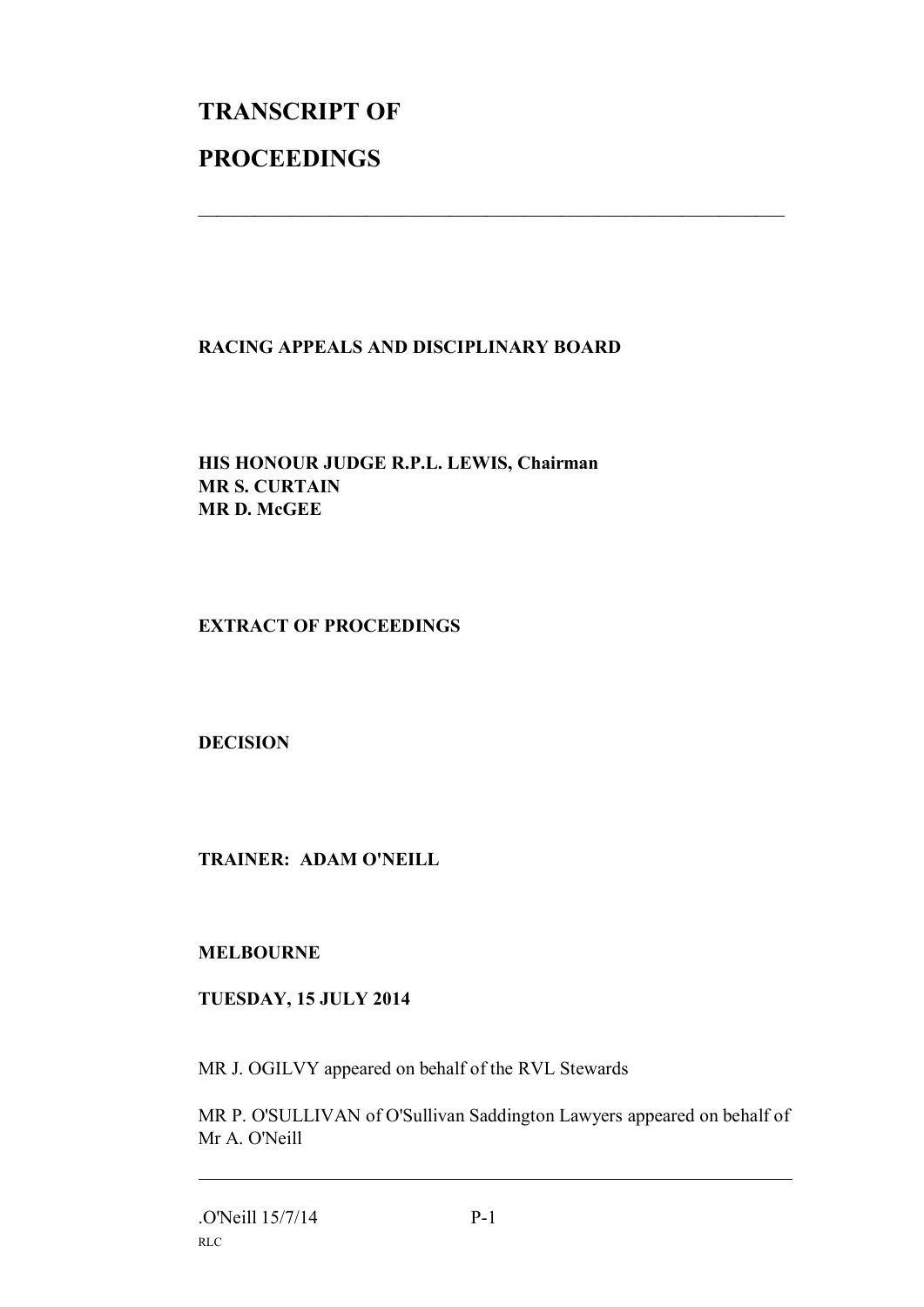CHAIRMAN: On Friday, 16 May 2014, Sleek Brahma, a horse owned and trained by licensed trainer Adam O'Neill, was engaged to race in an 1100-metre maiden plate at the Geelong synthetic racecourse. At approximately 8.50 am on race morning, two members of the Compliance Assurance Team, Messrs Ashby and Villella, arrived unannounced at O'Neill's stables. They arrived in time to see O'Neill orally administer medication to the horse. The medication was in the form of a paste known as BC5, a product apparently designed inter alia to assist in maintaining muscle tissue mass and to reduce muscle protein degradation during exercise.

O'Neill explained that the horse had an imbalance of muscle enzymes and he believed that the medication would therefore be beneficial to the horse. He explained that he had been out of luck recently and his actions were "just a little bit of last-minute desperation". He freely admitted that he knew that what he had done was in breach of the Rules of Racing and that he "totally understood the consequences". O'Neill was then asked the following question by Steward Ashby:

*Okay. Has the horse received anything else today?* Answer:

*No, no, that's it, just - she's just here, mate.*

When further questioned, O'Neill admitted that he had injected the horse with a substance. It should be noted that neither administration contained a prohibited substance within the meaning of the Australian Rules of Racing.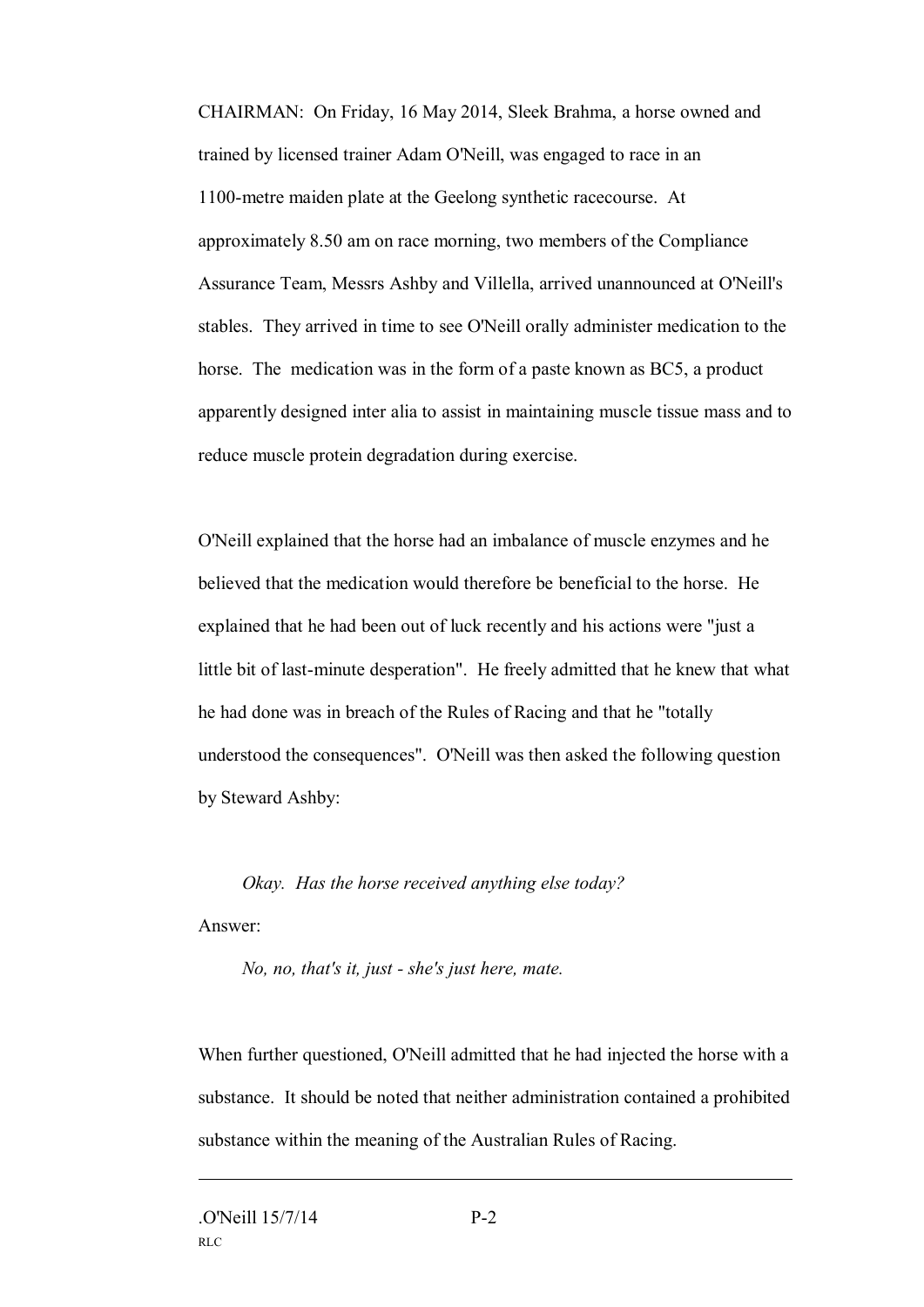Unsurprisingly, O'Neill now faces two charges laid under Australian Rule 178E(1) which is in the following terms:

*(1) notwithstanding the provisions of AR 178C(2), no person without the permission of the Stewards may administer or cause to be administered any medication to a horse on race day prior to such horse running in a race.*

Mr O'Neill has pleaded guilty to each charge. Accordingly, the Board is now required to consider the question of penalty.

Under the provisions of AR 196(5), where a person is found guilty of a breach of AR 178E, a penalty of disqualification of not less than six months must be imposed, unless the Board finds that a special circumstance exists, whereupon the penalty may be reduced. In this case, Mr O'Sullivan, who appears on behalf of Adam O'Neill, submits that the Board should find that a special circumstance does exist and that the mandatory period of six months' disqualification should not be imposed. Mr O'Sullivan submitted that the Board should be satisfied that particulars (a) to (d) inclusive of LR 73A have been made out. The Board does not agree with this submission. The Board accepts that O'Neill has made an early plea of guilty but is of the opinion that the value of that plea is diminished because of the fact that O'Neill was in effect caught red handed.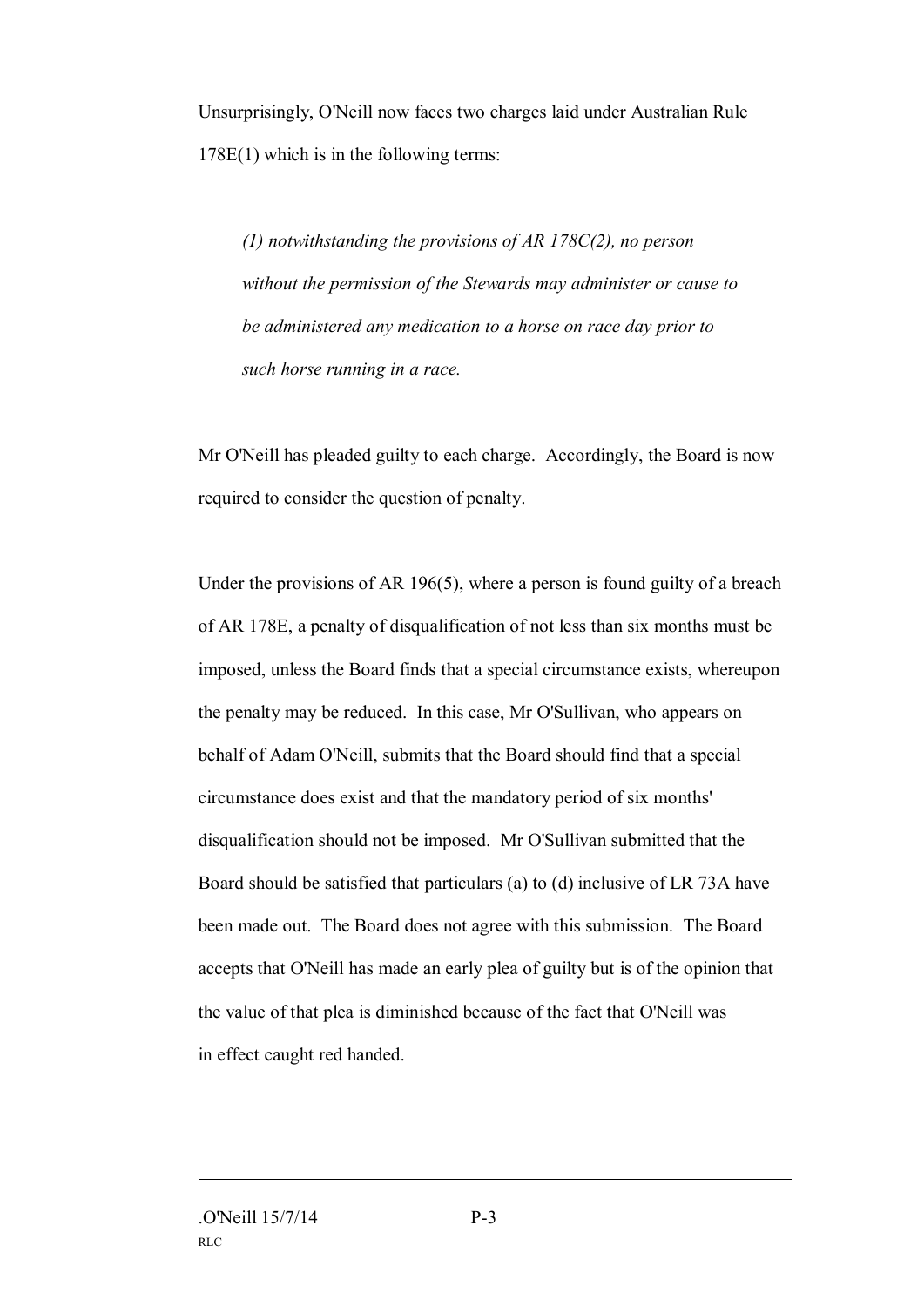The Board takes into account the fact that O'Neill is a first-time offender, having been a licensed trainer for 10 years and prior to that, a registered stablehand. The Board also takes into account O'Neill's financial situation and whilst it accepts that he has issues with his health, it does not accept that his actions relating to administration were significantly influenced by his state of health.

In all the circumstances, the Board has concluded that in the interests of justice, the mandatory period of disqualification should not be imposed. Nevertheless, it should be noted that the administrations were not accidental, nor inadvertent, but were carried out deliberately and with O'Neill's full knowledge that what he was doing was in breach of the Rules of Racing. An aggravating factor was his initial denial that he had injected the horse. The administrations were designed to optimise the horse's performance in the race in which it was engaged.

In a case such as this, the principle of general deterrence is the overriding consideration. These offences are difficult to detect and the seriousness of the offence is evidenced by the fact that the Australian Rules of Racing now impose a mandatory period of disqualification. Any penalty should also reflect the Board's denunciation of this type of conduct.

In relation to Charge 1, the Board is of the opinion that the appropriate penalty is a period of suspension of six months. In relation to Charge 2, the Board is of the opinion that a period of three months' suspension is appropriate, each penalty to be served concurrently. Three months of the suspended period of